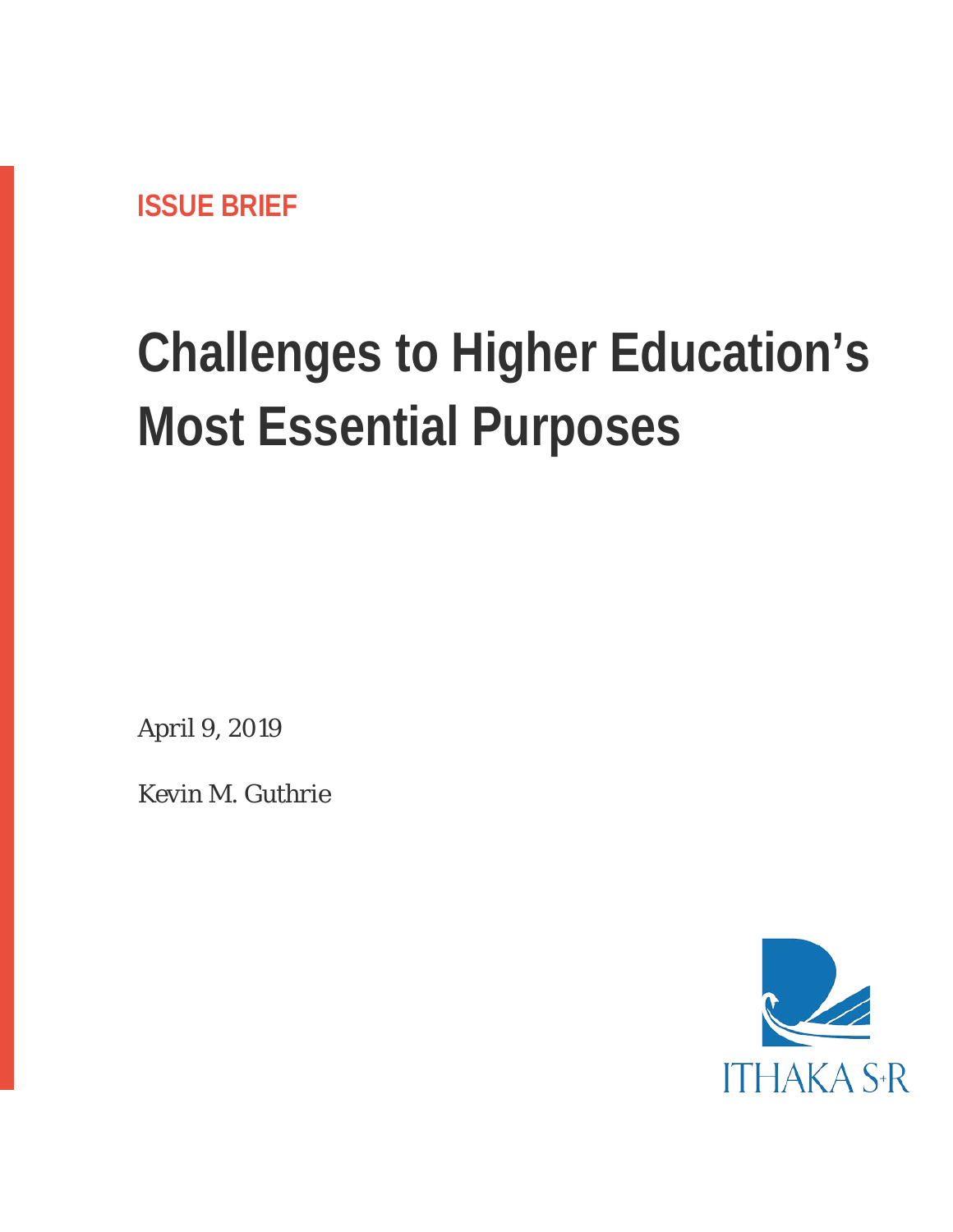

Ithaka S+R provides research and strategic guidance to help the academic and cultural communities serve the public good and navigate economic, demographic, and technological change. Ithaka S+R is part of ITHAKA, a not-for-profit organization that works to advance and preserve knowledge and to improve teaching and learning through the use of digital technologies. Artstor, JSTOR, and Portico are also part of ITHAKA.

Copyright 2019 ITHAKA. This work is licensed under a Creative Commons Attribution-NonCommercial 4.0 International License. To view a copy of the license, please see http://creativecommons.org/licenses/by-nc/4.0/.

ITHAKA is interested in disseminating this brief as widely as possible. Please contact us with any questions about using the report: research@ithaka.org.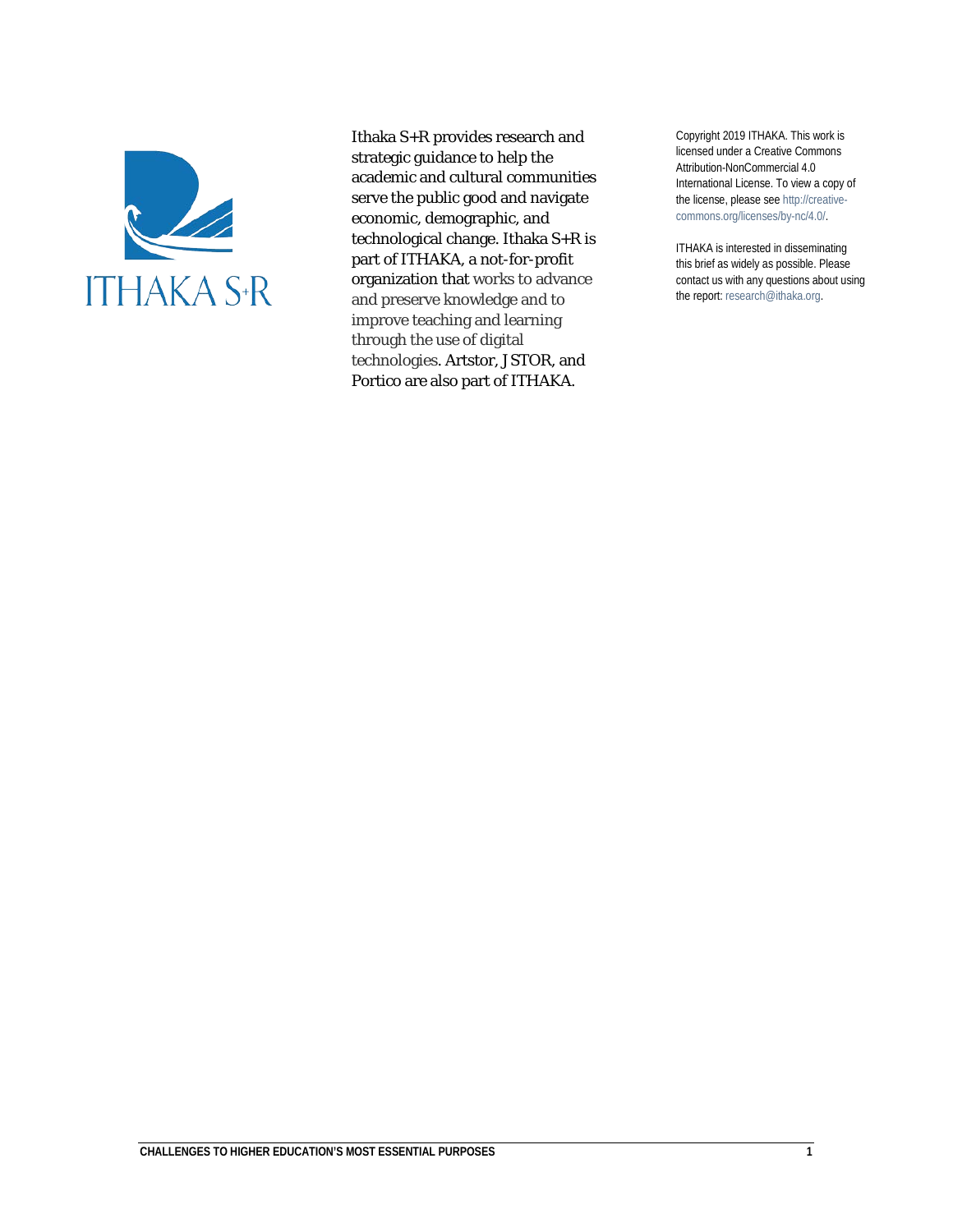# **ITHAKA S-R**

*"[Higher education's most essential purposes] include educating students broadly so that they may lead productive lives in a civilized society; serving as engines of opportunity and social mobility; creating new knowledge of every kind, including work that either has no immediate market value or may even threaten some commercial end; encouraging and protecting the thoughtful critic and the dissenting voice; and defending cultural, moral, and intellectual values that no one can "price" very well."*

William G. Bowen, Romanes Lecture, October 17, 2000

In his 2000 Romanes Lecture, entitled "At a Slight Angle to the Universe, the University in a Digitized, Commercialized Age," William Bowen anticipated many of the challenges higher education faces today. His incisive summary of the most important purposes of higher education offers a useful framework for assessing how higher education is fulfilling its uniquely important role supporting a vibrant democratic society. Those responsible for higher education's well-being, including presidents, administrators, trustees, faculty, and government policy makers, would do well to hold close these important values as they carry out their complementary roles leading the sector.

As we consider the challenges facing them in that endeavor, it is useful to remember that higher education is not a monolith. It is made up of many independent and diverse institutional types all operating to support and sustain internal organizational selfinterest even as they serve broader societal objectives. Higher education also serves a wide array of students with differing needs, resources and capacities. Problems and opportunities appear quite different from these various perspectives, and actions and interventions can yield different outcomes across different groups of institutions or across different types of students or faculty. Nevertheless, there are certain core principles that all of these institutions share, and there are certain aspects of their experience that are common.

One undeniable common factor is the changing information and media environment. Bowen anticipated this growing specter, and he highlighted it in his consideration of digitization and its impact on the sector. But even he likely did not foresee the impact and nature of the next generation of technological innovations lining up to dwarf the impacts of the past. This next powerful wave of change emanates from the trillions of sensors capturing data of every imaginable kind, the rapidly accelerating and exponential increases in computing power to process those data, and the potential for artificial intelligence and machine learning to operate in ways that fundamentally change many of the ways we work, learn, and interact; in short, the way we live our lives.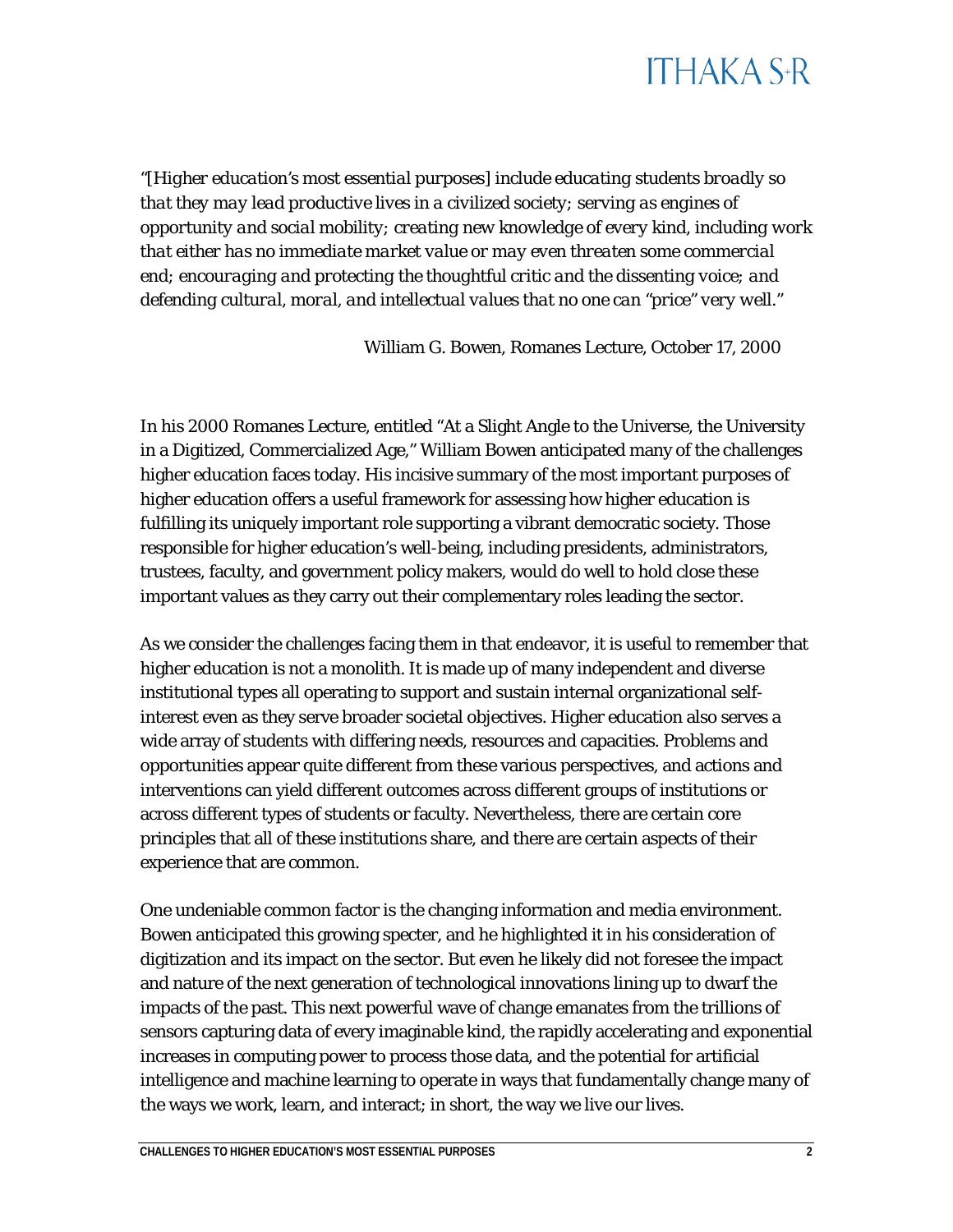

The impact of this new wave of forces will be greater than the Industrial Revolution in the way it will transform our world. Paraphrasing from Joseph Aoun in his book about artificial intelligence: in the Industrial Revolution man learned to use machines as a substitute for physical labor, in this era we are learning to use machines as a substitute for intellectual labor.<sup>[1](#page-3-0)</sup> Just as the shift to machines for physical labor transformed many aspects of society, so too will the continuing transition to the use of machines to support more fully our intellectual work.

The ultimate impact of the migration to artificial and machine-assisted intelligence is in many ways unforeseeable, but it is certain to be fundamental. The revolution to come will play out over decades, but because of the accelerating nature of technology and the rapid spread of information in today's world, we must begin now to prepare for its impact and indeed to help shape it to positive ends for society.

With this broad context, we outline a set of challenges and opportunities facing higher education, using the five purposes highlighted in Bowen's quote, along with reflections on the broader issues of financial, and in some cases perhaps even existential, threats to the future sustainability of colleges and universities.

#### *Educating Students to Lead Productive Lives*

The demand for and value of post-secondary education is greater than ever, and will continue to increase as machines take on more physical and basic intellectual tasks. The challenges to meeting those needs fall into a number of categories:

- *Unsustainable cost of traditional methods of instruction*. Methods of instruction that rely on small classes with an instructor are effective, but the effects of the notorious Baumol/Bowen cost disease have made that methodology too expensive for all but the wealthiest institutions and is therefore not scale-able. How are colleges and universities going to find ways to "bend the cost curve" and increase the productivity of the education process?
- *A changing population*. Not only do higher education institutions need to be able to effectively educate more students of color, more students of modest financial means, and first-generation students in response to changing demographics, they also need to be able to educate students at different stages of their careers. This presents a variety of challenges at every stage of the education process, from admission through awarding a degree and on to meeting the needs of those who

<span id="page-3-0"></span><sup>1</sup> Joseph E. Aoun, *Robot Proof: Higher Education in the Age of Artificial Intelligence* (Cambridge, MA: The MIT Press, 2017).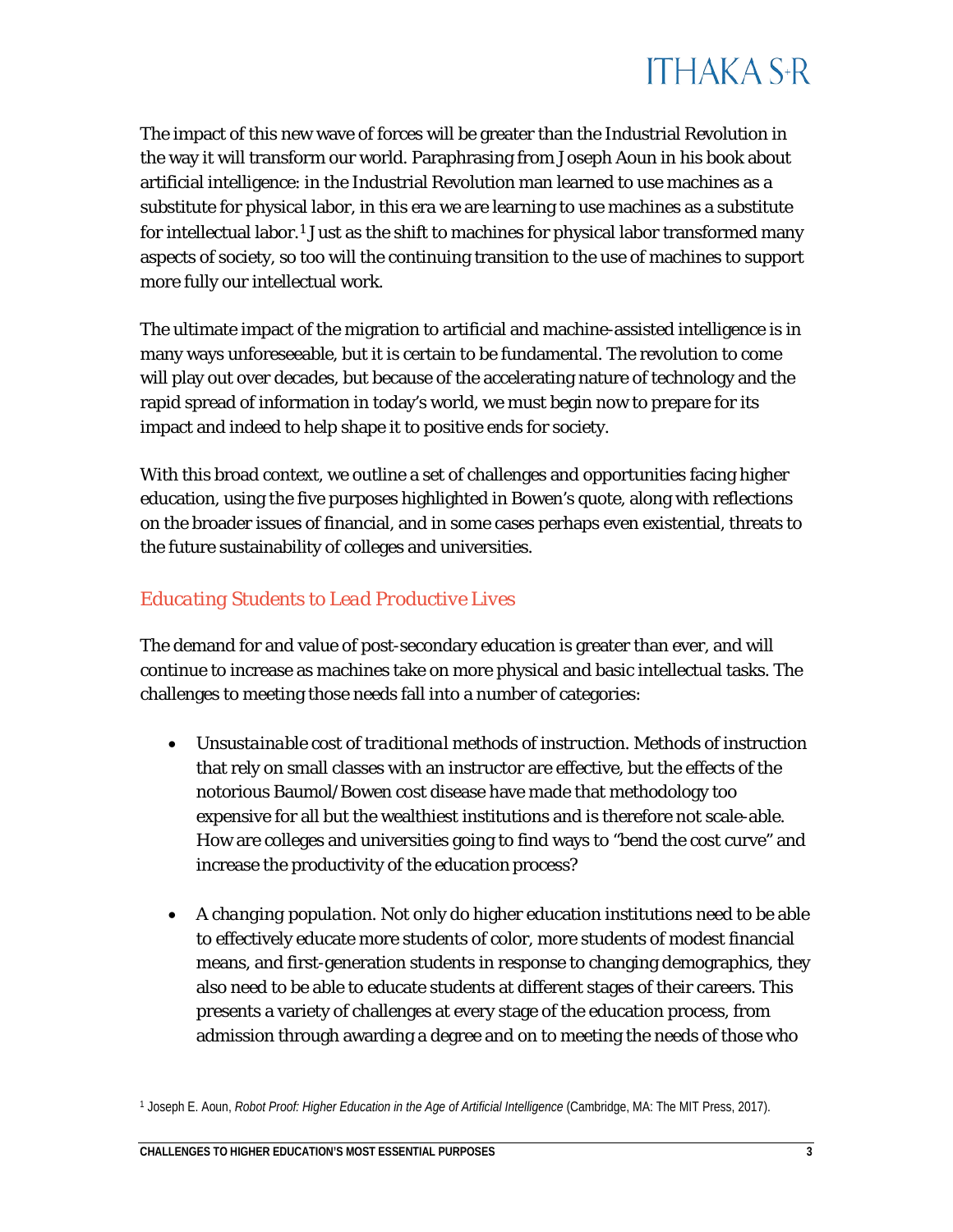

have to return periodically for additional education throughout the course of a career.

- *Educational technologies*. Developments in technology point to the possibility of new forms of learning relying on machines as "tutors" that use data tracking student progress to recursively improve the quality of the knowledge and assistance provided to students. There is evidence that new teaching techniques facilitated by these technologies, such as flipped classrooms and engaged learning, offer promise, but demand that the roles of students and faculty in the learning process change in fundamental ways. Such change is very difficult to enable and support.
- *Balancing the curriculum*. Institutions need to respond to demand for new skills, such as computer programming or data science, even as they maintain and make the case for important education in humanistic fields that are essential to dealing with ethical and values- based questions being raised by societal changes.
- *Unbundling and rebundling*. A number of information-based industries have been threatened and altered because new entrants provide a specialized service that disaggregates a bundled offering. There are many components to the higher education bundle, and of course what makes up the bundle varies by type and even individual institutions, but three broad categories might be worth considering as we contemplate future pressures on the sector: 1) education, and by that we specifically refer to the change in understanding and knowledge acquired over a period of time; 2) credentialing, and by that we mean the validation that a person has a particular skill or competence; and 3) selection, which refers to the process by which higher education institutions identify and assemble a group of talented people, an outcome that has proven to be very valuable to those who want to find talent, either for jobs or for further education. Higher education provides a talent matching role that makes the process of finding excellent people more efficient.
- *The Arms Race.* There is an additional component that applies primarily to residential colleges, and drives up costs for institutions competing to attract students, and that is the need to provide a comfortable, safe, and sometimes almost luxurious environment for young men and women to transition to adulthood. Some refer to this as a student "arms race," as schools compete on quality of life related issues like beautiful technology-enabled dorms and campuses, great food, athletics facilities, etc.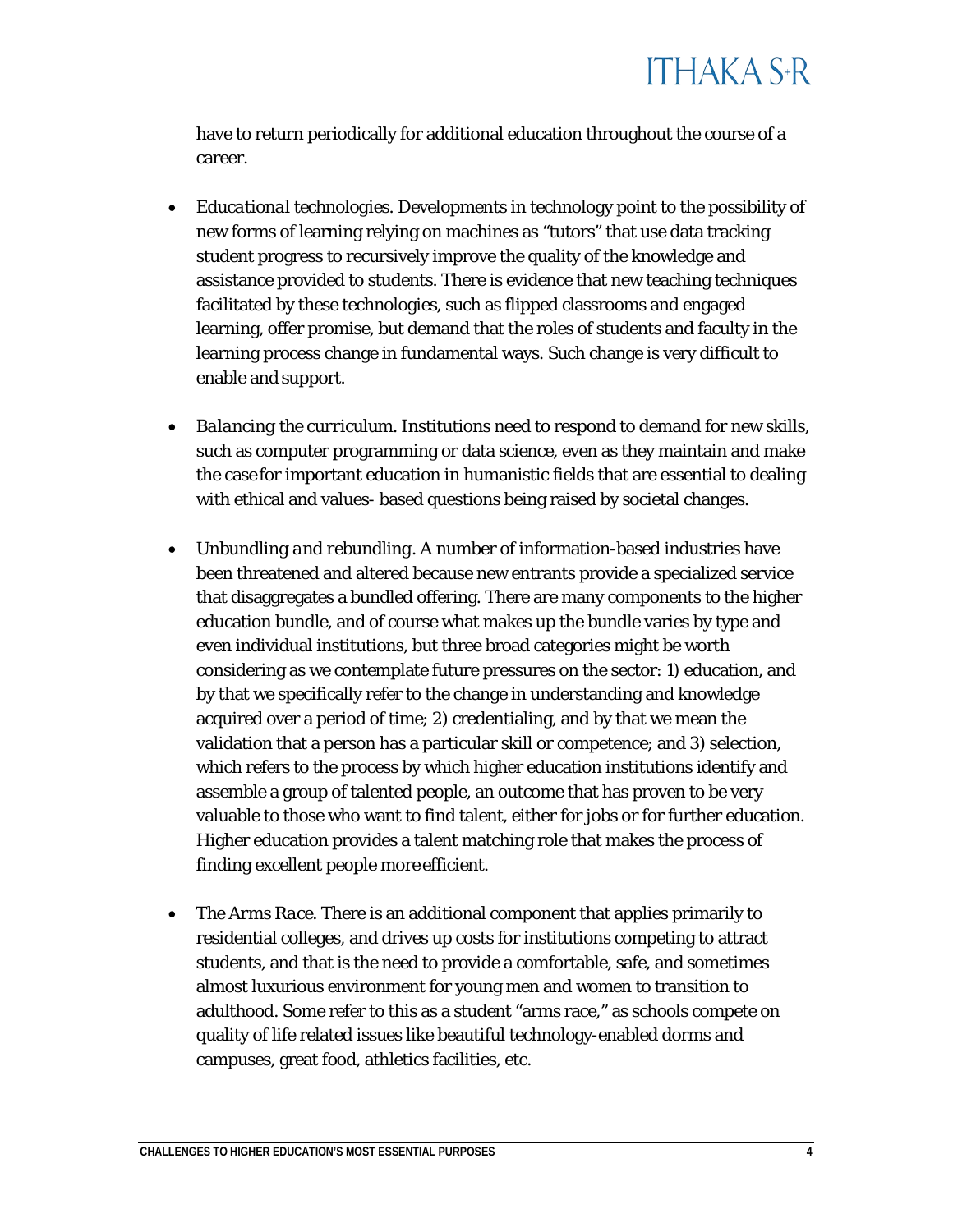# **ITHAKA S-R**

### *Conducting Research and Creating New Knowledge*

The development of networked technologies has had a dramatic impact on scholarly communications and the research process. The first phase of that change–digitized information distributed via the network–has led to much wider dissemination of scholarly content around the world. The second phase of that evolution, enabled by the fact that the marginal cost of delivering content is nearly zero, has been downward pressure on the willingness to pay for content, leading to the emergence of the open access movement. There is increasing expectation that content should be delivered without charge to support its widest possible access and dissemination.

In response to these changes, larger scale publishers and aggregators of scholarly content have been shifting their business models to rely less on subscriptions to content and more on fees for services. They are moving "upstream" in the research process and assembling or building a variety of tools and services focused not only on the publication process, but also on helping scholars compile and manage data, collaborate with other researchers, and manage their work profiles. They are also building tools that help institutions evaluate, showcase and generate financial support for their faculty's work. Increasingly, the largest scientific publisher, Elsevier, offers a case in point. Elsevier is moving to offer an integrated set of services designed to deepen and broaden the level of engagement between and among Elsevier, scholars and academic institutions. Yet even as Elsevier makes progress executing this strategy, it is not clear that it can transition its business rapidly enough to maintain its profitability as the library market uses its leverage to withdraw from subscriptions, as new platforms and services emerge, and as the value proposition for research and publishing is transformed.

Publishers' strategies illustrate the opportunities to deliver new tools for supporting the research and publication process, but a more fundamental change to research may be associated with the growing importance of data analytics and machine learning. As highlighted in the introduction, entirely new areas and types of research are being created by the ability to capture, store, and analyze massive amounts of data. Computer science is being integrated into many traditional disciplines to create new interdisciplinary fields of research. Problems that were once intractable can now be pursued using raw computing power aimed at processing enormous amounts of data. Like access to great research libraries in the 20th century or access to the transcribed texts of the monks in the 6th century, access to massive amounts of data is essential to conducting cutting edge research in an increasing number of fields. Challenges facing colleges and universities as they are surrounded by "Big Data" include: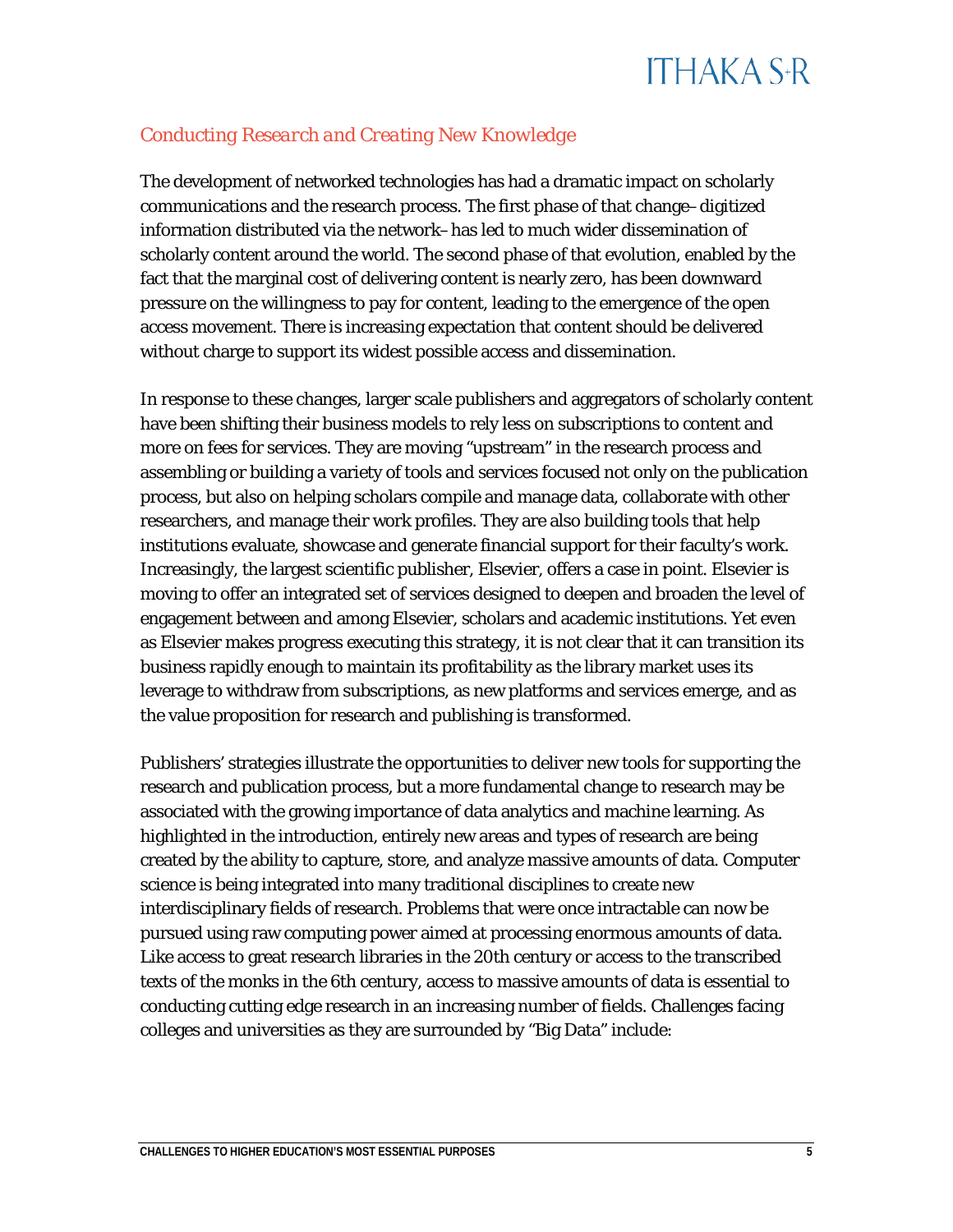

- *The largest datasets are not controlled by universities.* Unfortunately, the largest datasets are often not available in the public domain or accessible by universities; they are held by corporations like Google, Facebook, and Amazon. It has been said that Google's effort to re-enter China is driven largely not by a desire for advertising revenue, but by a need to gain access to more data. With the insatiable need for data to feed the machine learning algorithms and to pursue answers to challenging problems in new ways, universities are finding themselves struggling to gain access to the raw materials for creating knowledge.
- *Attracting top talent*. Even the largest research universities are finding themselves at a disadvantage when trying to recruit top research talent. Professors are leaving the academy for jobs in industry, not only because of the potential to earn more money, but also to have access to the resources and data necessary to work on the most interesting intellectual problems.
- *Potential to collaborate*. Increasingly colleges and universities are positioning themselves to engage collaboratively not only with other universities, but also with private enterprise in order to get access to more data and compete to be at the cutting edge of research and discovery.

One consequence of these developments is that a smaller number of universities have the scale to compete in this domain, a trend that is increasing the gap between a small number of elite universities at the top, and all other colleges and universities far behind.

#### *Serving as Engines of Opportunity and Social Mobility*

If there is a risk of bifurcation in the research enterprise, it is perhaps even more pronounced on the education side of the college/university mission. In the post-WWII era, in large measure due to the GI Bill and support for the returning military, higher education became an engine of opportunity that opened the door to the middle class for millions of Americans. Although the return on investment from a post- secondary degree has continued to be a great value, the cost of higher education, and the tuitions charged for earning a degree, have grown at a rate higher than that of all but the highest family incomes, making it increasingly difficult for people from middle- and lower-income backgrounds to afford a post-secondary education. A series of challenges have emerged to confront higher education as it attempts to maintain its place as a positive defender and facilitator of social and economic opportunity: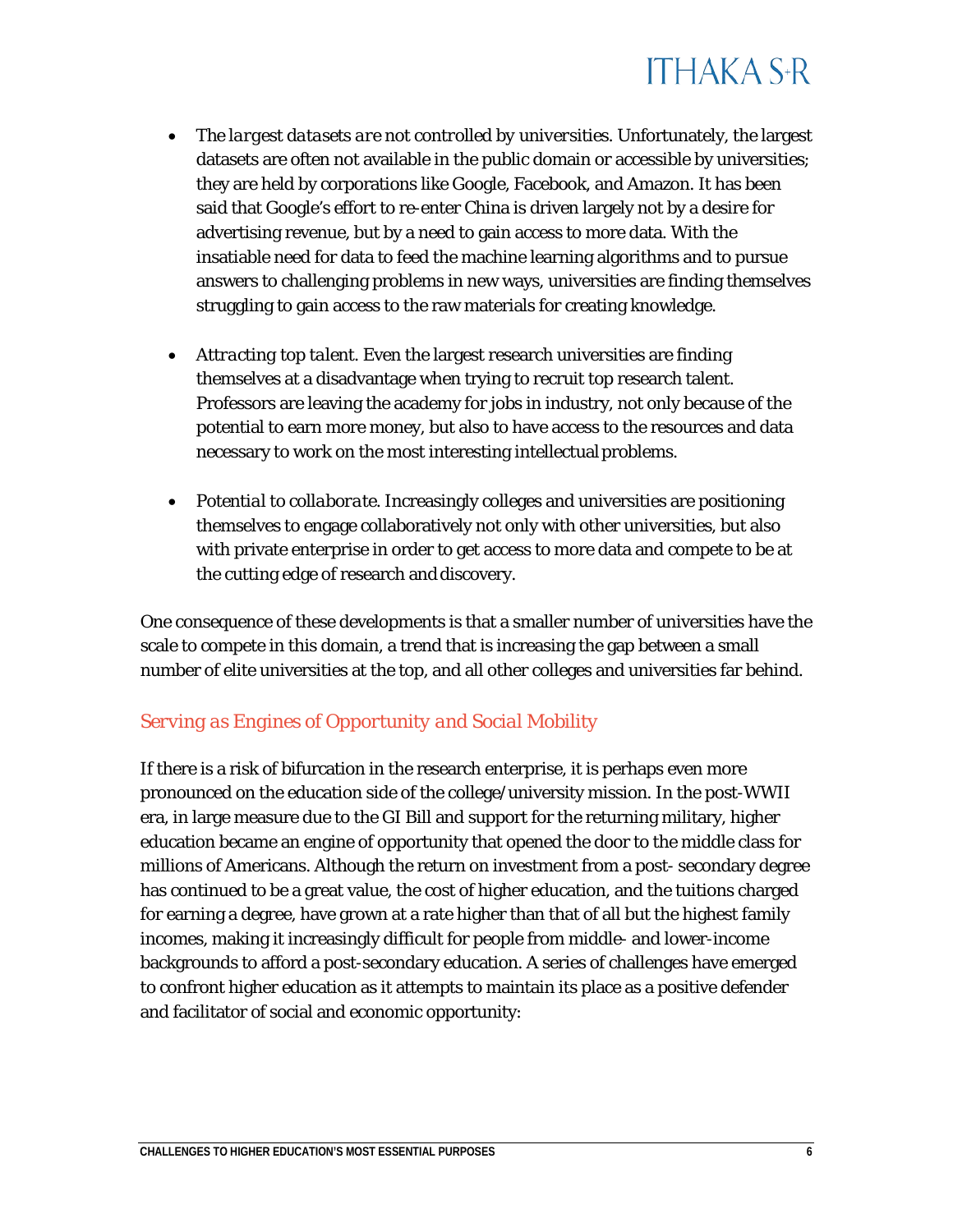

- *Undermatching*. Many students choose not to go to the school that will challenge them more or that is beyond their local geographical region, a decision that often leads them to choose a school with lower levels of degree completion. And for colleges and universities, it is costly to reach students from allbackgrounds and they don't always have an incentive to do so.
- *Low levels of public support for institutions that serve the most students.*  Community colleges and regional public universities, which are the starting point for many of the most economically challenged students, are severely underfunded on a per-student basis, leading to low graduation rates and fewer resources for students trying to complete their educations.
- *Changing demographics*. Colleges and universities have to educate a more diverse set of students from a wider range of backgrounds.
- *Increasing numbers of less-prepared students*. More students coming out of high school aspire to attend college but unfortunately a larger share of them are not sufficiently prepared. More students are arriving at college needing more support to complete their educations and earn their degrees. Educating these students is costlier for colleges at a time when tuition needs to be held in check.
- *Changing legal and policy environment*. Approaches that support diversity and access to higher education for students of all backgrounds are losing government support and are being attacked in the courts.
- *Students have lives*. The majority of students have other commitments and face pressures outside their academic work; they are not in a position to make education their exclusive, or even a top priority. Colleges must continue to develop different ways to educate students who have to work or raise a family or meet other obligations while pursuing their education.

One dystopian potential outcome would be that, despite the best efforts of many institutions of all kinds, we could see a devolution back to a distinctly two-tiered system like what existed in 19th Century Britain. In this negative projection one can envision a very small number of well-endowed institutions that cater to the wealthy, well-prepared class as well as a small number of carefully picked representatives from various groups. These students would receive a world-class education, while most students would be at risk of receiving a much lower quality education that is overly-reliant on poorly built computerized teaching systems or online learning courseware that does not provide the kind of encouragement and motivation that is required to help students through the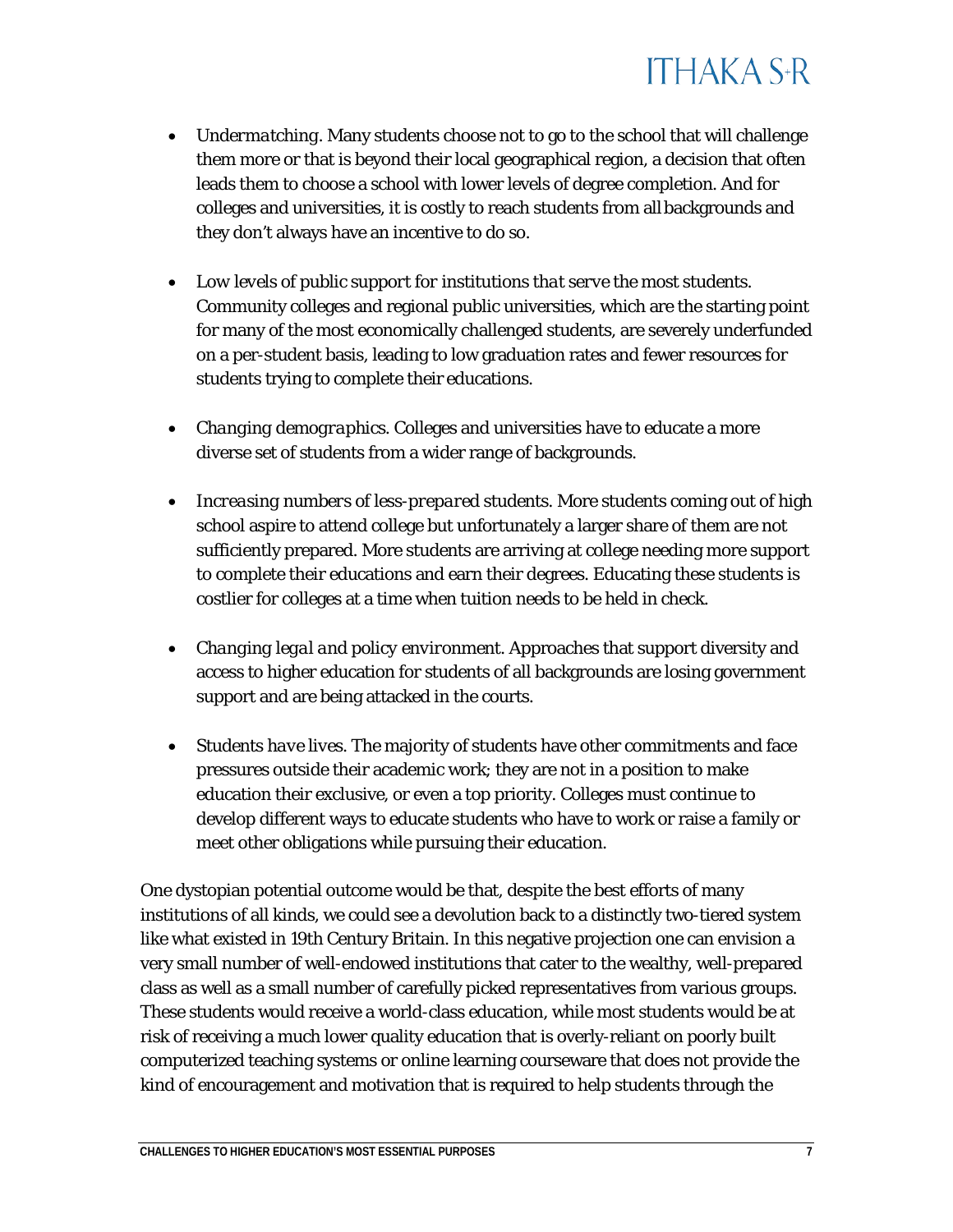

many challenges encountered when learning. Following this path could well lead to a self-perpetuating system across generations where a small elite group benefits from a compounding level of social capital, while most students are left out, leading to a widening of social, political, cultural, and financial gulfs.

#### *Protecting and Supporting Diverse Points of View*

Higher education institutions hold sacred the ideal that their communities protect everyone's ability to make their arguments; that the pursuit of knowledge requires a free exchange of knowledge and perspective, and that the use of evidence, scientific inquiry and vigorous debate are essential pillars of a democratic society and social and technological progress. There are a number of factors that are threatening higher education's ability to continue to serve that role for all perspectives:

- What are facts? The very assumption that there are facts and that truth can be pursued and realized through scientific inquiry is being questioned. Sometimes this skepticism about the concept of "truth" stems from politics or ideology, sometimes it is rooted in beliefs about different forms of knowledge and "ways of knowing."
- Controversial speakers are unwelcome. Demonstrations and the threat of violence associated with providing a platform for controversial speakers threaten the ability of higher education institutions to serve as the host for important conversations and to serve as defenders of free speech.
- Social media demands a response at a furious rate. The enormous power of social media to stir controversy and to move opinion and emotion operates at a pace that intellectual arguments cannot match. This results in leaders having to react rather than reason when faced with political challenges.
- The academy leans left. Through a process of self-selection over a matter of decades, a super- majority of the professoriate and administration in the academy have political views that are left-of-center. This is helping to create a perception that higher education is not a welcoming environment for all perspectives. As Lawrence Bacow said at his installation address at Harvard University, "more people than we would like to admit believe that universities are not nearly as open to ideas from across the political spectrum as we should be."<sup>[2](#page-8-0)</sup>

<span id="page-8-0"></span><sup>2</sup> Lawrence S. Bacow, "Installation Address," Harvard University, October 5, 2018, [https://www.harvard.edu/president/speech/2018/installation-address-by-lawrence-s-bacow.](https://www.harvard.edu/president/speech/2018/installation-address-by-lawrence-s-bacow)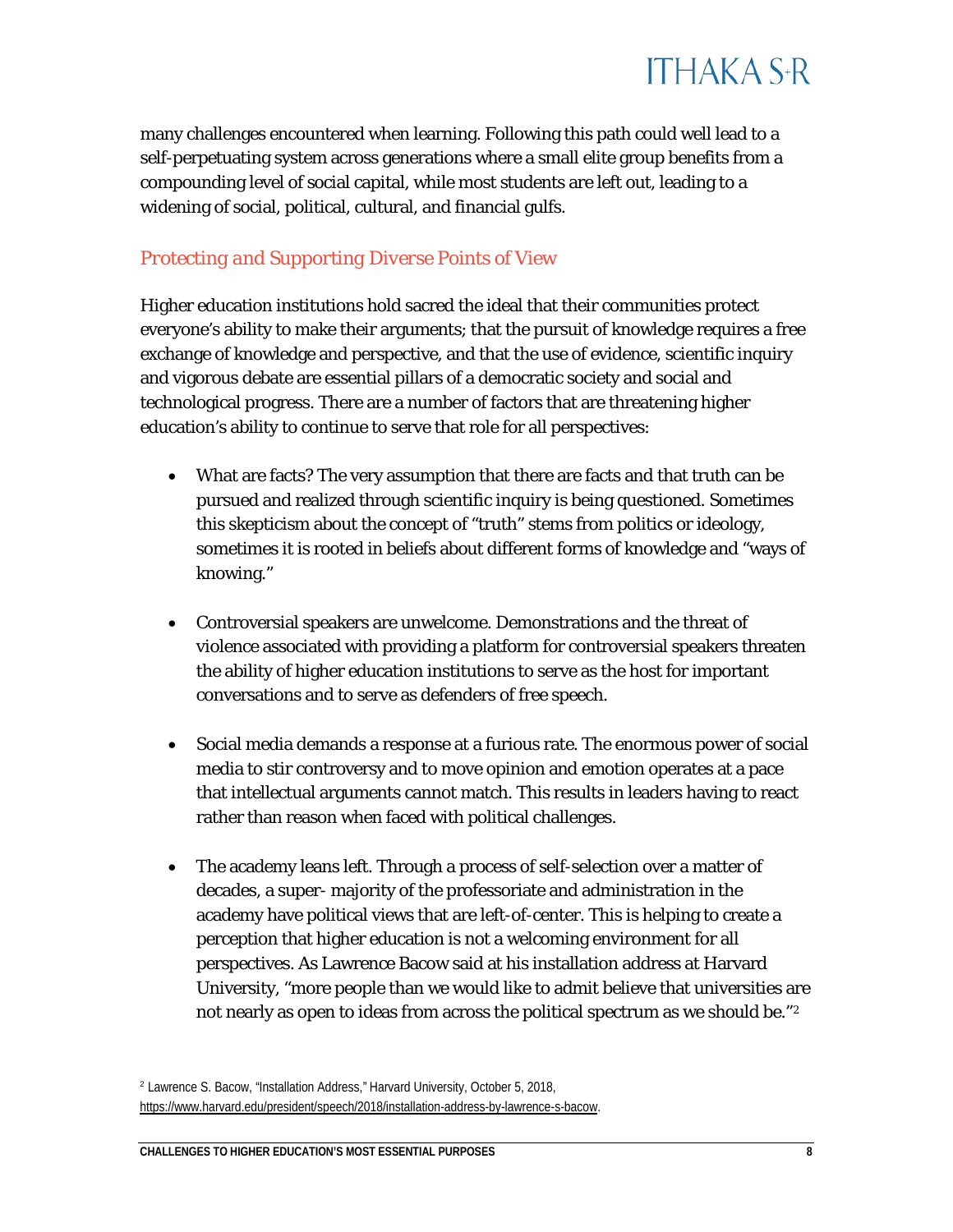• *There is less room for nuance*. The increasing stridency of debate and dialogue in the political sphere, driven aggressively by ideology and partisanship, undermines the making of arguments based on careful and nuanced intellectual reasoning.

Higher education needs to combat the perception as well as the reality that it is no longer a place where ideas can be truly and freely shared without fear of repercussions.

### *Defending Important Values*

In addition to nurturing multiple points of view, colleges and universities are long-lived institutions that have stood for timeless values such as the disinterested pursuit of learning, the freedom to conduct research on important questions of every kind, and the importance of enlightened reason. Yet, these institutions are threatened from multiple directions, and many, if not all, of the problems framed here threaten these institutions' ability to protect these values. For example, the increase in the need to support computer science and data science majors at the same time that the number of humanities majors is falling dramatically is a direct response to "the market" for students and by the needs of students. There is nothing inherently wrong with that, but it steers these institutions toward the practical and away from the philosophical. It also raises the question of whether higher education institutions are motivated by their values, or if they have become more akin to corporations driven by meeting the needs of consumers and responding to challenges to their financial sustainability rather than by their values and mission. This shift is occurring at a time when a rich understanding of the humanities is arguably more important than ever. Our increasing reliance on machines to support and even replace some of our intellectual work is going to raise ethical and philosophical questions that only an understanding of the humanities will help us to address.

### *Sources and Sustainability of Financial Support*

Over the last 30 years, and at an accelerating rate since the Great Recession, higher education has been receiving a decreasing share of the public purse. James Duderstadt, former president of the University of Michigan, in his 2009 address Dies Ademicus, said:

Actually, this decline in public support was nothing new for my university, located in the Rust Belt close to Detroit and the collapsing American automobile industry. Over the past 30 years we had seen our public support decline from 70% of our operating budget to less than 6% (more specifically, state support of \$322 million/year compares to the total University of Michigan budget of \$5.5 billion/year). As university president I used to explain that during this period we had evolved from a state-supported to a state-assisted to a state-related to a state-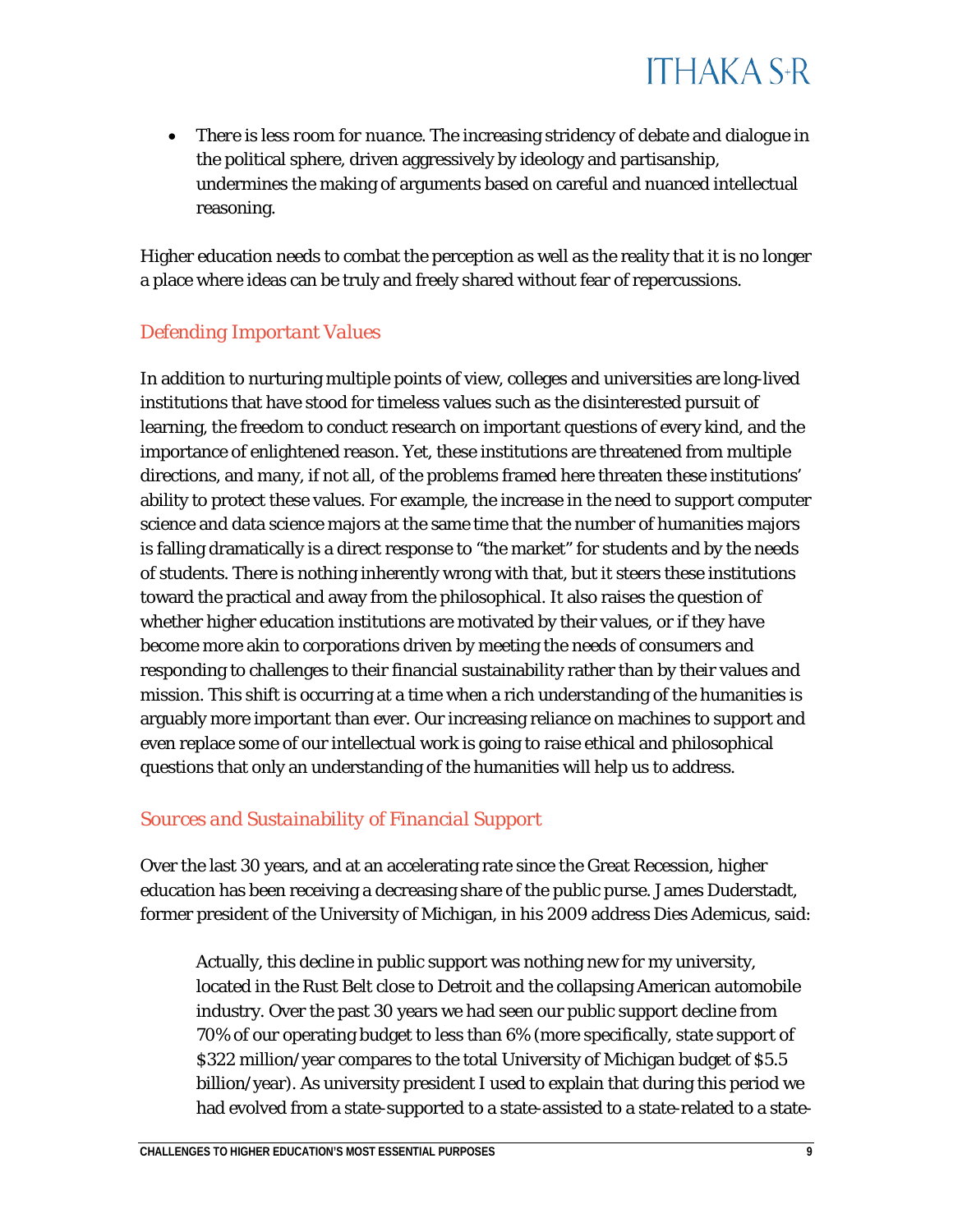

located university. In fact, with Michigan campuses now located in Europe and Asia, we remain only a state-molested institution.[3](#page-10-0)

More generally, in academic year 2005-2006, state governments covered 36 percent of public 4-year doctoral institutions' budgets. By 2010-2011, that was down to 29 percent, and it has continued to fall, to 27 percent in 2015-2016.<sup>[4](#page-10-1)</sup> [T](#page-11-0)here are a number of reasons for this diminishing public financial support:

- Other costs, such as for health care and pensions, are crowding out resources that might be available for education.
- There is a general reduction in investment in public programs and institutions as governments have moved to the right of the political spectrum.
- Support for higher education is increasingly becoming a partisan issue. In June 2017, a Pew Research survey showed that 58 percent of Republicans say that colleges and universities have a negative effect on the way things are going in the country.[5](#page-10-2) Similarly, just published Gallup poll found that higher education suffered the greatest drop in confidence among a variety of public institutions between 2015 and 2018, falling from 56 percent to 48 percent. The drop in confidence was largest among Republicans, falling 17 percent from 56 percent to 39 percent in that three-year period.[6](#page-10-3)
- Many colleges and universities have been forced to raise tuition in order to close the gaps caused by reduced public funding, creating something of a vicious cycle as increasing tuition leads to increased dissatisfaction or frustration with the institutions. It has also contributed to rising levels of student debt, which has become its own political challenge for higher education.

<span id="page-10-3"></span><sup>6</sup> Jeffrey M. Jones, "Confidence in Higher Education Down Since 2015," *Gallup Blog*, October 9, 2018, [https://news.gallup.com/opinion/gallup/242441/confidence-higher-education-down-2015.aspx.](https://news.gallup.com/opinion/gallup/242441/confidence-higher-education-down-2015.aspx)

<span id="page-10-0"></span><sup>3</sup> James J. Duderstadt , "Current Global Trends in Higher Education and Research: Their Impact on Europe," *Dies Academicus* 2009 Address, March 12, 2009[, https://core.ac.uk/download/pdf/3146623.pdf.](https://core.ac.uk/download/pdf/3146623.pdf)

<span id="page-10-1"></span><sup>4</sup> "Institutional Revenues per Student at Public Institutions over Time," *College Board*, [https://trends.collegeboard.org/college-pricing/figures-tables/institutional-revenues-student-public-institutions-](https://trends.collegeboard.org/college-pricing/figures-tables/institutional-revenues-student-public-institutions-over-time) [over-time.](https://trends.collegeboard.org/college-pricing/figures-tables/institutional-revenues-student-public-institutions-over-time)

<span id="page-10-2"></span><sup>5</sup> Hannah Fingerhut, "Republicans Skeptical of Colleges' Impact on U.S., but Most See Benefits for Workforce Preparation," *Pew Research Center*, July 20, 2017, [https://www.pewresearch.org/fact-tank/2017/07/20/republicans-skeptical-of-colleges-impact-on-u-s](https://www.pewresearch.org/fact-tank/2017/07/20/republicans-skeptical-of-colleges-impact-on-u-s-but-most-see-benefits-for-workforce-preparation/)[but-most-see-benefits-for-workforce-preparation/.](https://www.pewresearch.org/fact-tank/2017/07/20/republicans-skeptical-of-colleges-impact-on-u-s-but-most-see-benefits-for-workforce-preparation/)